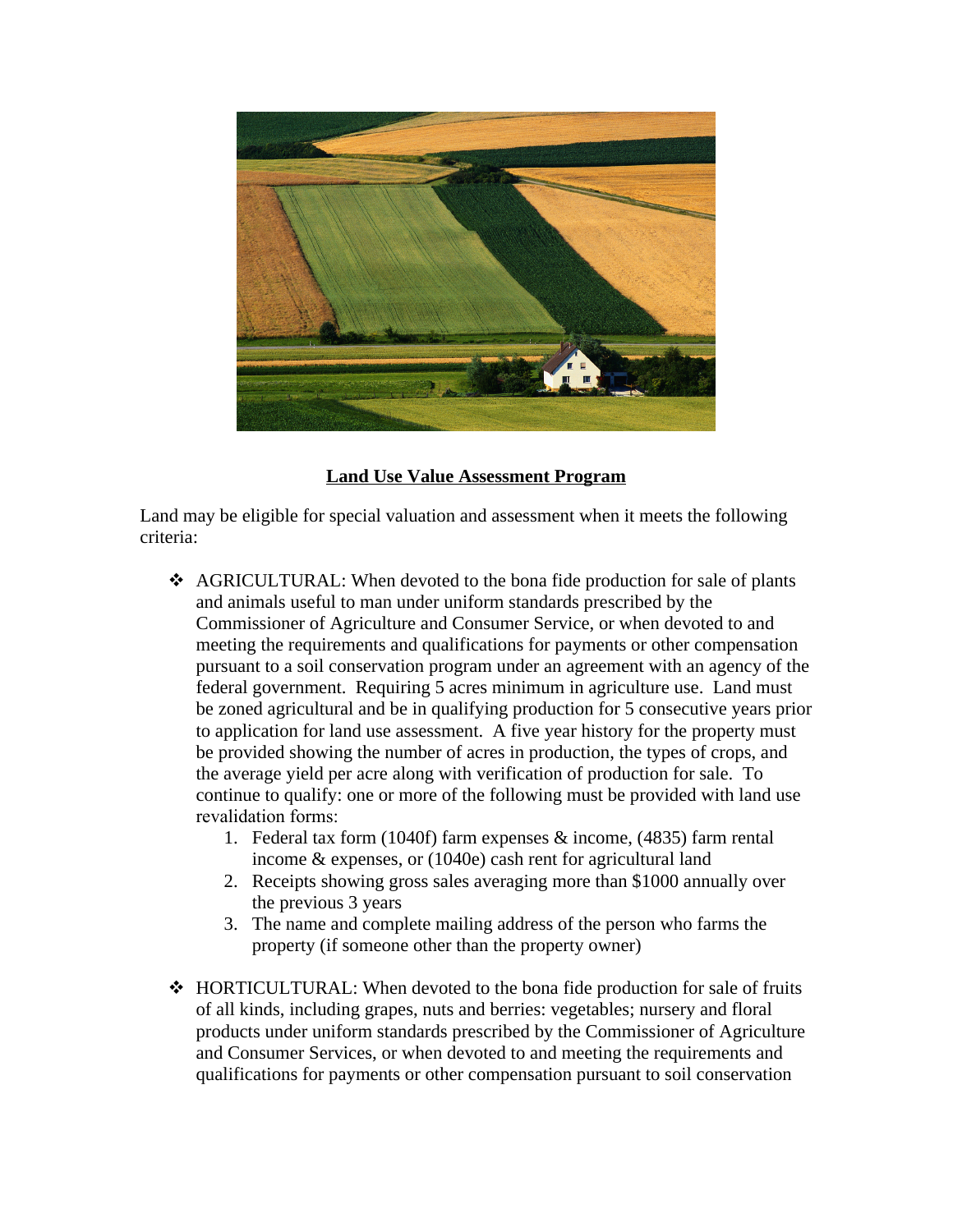program under an agreement with an agency of the federal government. Requiring 5 acres minimum.

- $\div$  FOREST: When devoted to tree growth in such quantity and so spaced and maintained as to constitute a forest area under standards prescribed by the State Forester. Requiring 20 acres minimum in forest use. A forest plan is required on properties in the forest classification.
- OPEN SPACE: When so used as to be provided or preserved for park or recreational purposes, conservation of land or other natural resources, floodways, historic or scenic purposes, or assisting in the shaping of the character, direction, and timing of community development or the public interest and consistent with the local-use plan under uniform standards prescribed by the Director of the Department of Conservation and Recreation. Requires 5 acres minimum in Open Space use unless the local ordinance specifies otherwise.

Property owners must submit an application on the basis of a use assessment to the Commissioner of the Revenue at least sixty-days proceeding the tax year for which such taxation is sought.

The applicant must furnish proof of all prerequisites to use valuation and assessment, such as proof of ownership, description, areas, uses, and production. The applicant must furnish the name of a bona fide farmer when agricultural property is not farmed by the owner of the property. A forest plan is required on properties in the forest classification.

Whenever land which has qualified for the assessment and taxation according to use has changed the owner of the land may be subject to the roll-back tax as provided been converted to a non-qualifying use or rezoned to a more intensive use at the request in section 58.1-3237(D) of the State Code of Virginia.

There is a \$10.00 fee charged for each parcel that meets the criteria for the land use program the first year. In the event of a change in use, acreage, or zoning, including change in ownership the property owner must report such change to the Commissioner of the Revenue within sixty days of said change.

The land use values in Caroline County are currently:

| Agricultural  | \$750 per acre   |
|---------------|------------------|
| Forest        | \$550 per acre   |
| Horticultural | \$1,000 per acre |
| Open Space    | \$1,000 per acre |

A revalidation form must be completed each year prior to November 1 in order to verify land is in compliance with the program.